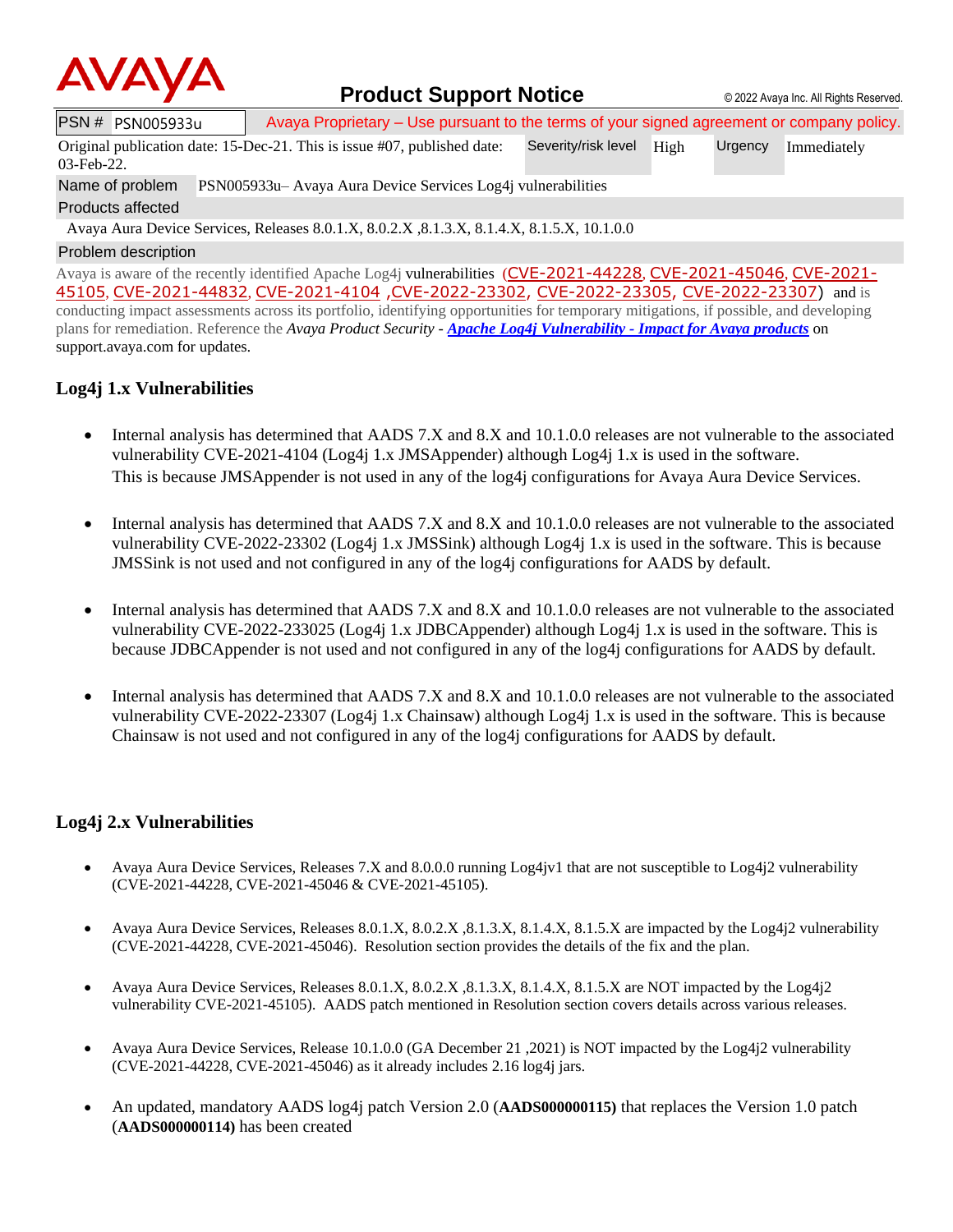This PSN will be updated as more information is available.

#### Resolution

.

**Updated Jan 7, 2022**: **An updated** , mandatory AADS log4j patch Version 2.0 (**AADS000000115)** that replaces the Version 1.0 patch (**AADS000000114)** has been created which fixes all the vulnerabilities in Log4j 2.X - [CVE-2021-44228](https://cve.mitre.org/cgi-bin/cvename.cgi?name=CVE-2021-44228), [CVE-](https://cve.mitre.org/cgi-bin/cvename.cgi?name=CVE-2021-45046)[2021-45046](https://cve.mitre.org/cgi-bin/cvename.cgi?name=CVE-2021-45046), [CVE-2021-45105](https://cve.mitre.org/cgi-bin/cvename.cgi?name=CVE-2021-45105) and [CVE-2021-44832](https://cve.mitre.org/cgi-bin/cvename.cgi?name=CVE-2021-44832)

Root access is NOT required to run this AADS Log4j Version 2.0 patch **AADS000000115 (**Note that version 1 AADS000000114 needed ROOT access)

This updated Version 2 patch (**AADS000000115)** can be applied on top of Version 1 patch (**AADS000000114).**

#### **Important Notes**

- 1. Log4j Patch Version 2 (AADS000000115) could be applied to 8.0.1.X,8.0.2.X,8.1.3.X,8.1.4.X,8.1.4.1,8.1.5.X,10.1.0.0 systems
- 2. Customers who have installed log4j patch Version 1.0 (**AADS000000114)** in 8.0.1.X,8.0.2.X,8.1.3.X,8.1.4.X,8.1.4.1,8.1.5.X,10.1.0.0 releases should proceed to install AADS log4j patch Version 2 (**AADS000000115)**.
- 3. Patch should be reapplied if AADS systems are upgraded or migrated or Rolledback to previous releases.
- 4. Customer who are in 8.1.4.1 release and already installed patch **AADS000000110** (CVE-2021-44228 & CVE-2021-45046), and log4j patch Version 1.0 (**AADS000000114)** should update the system with AADS log4j patch Version 2 (**AADS000000115)**
- 5. Customers who are in 8.1.4.1 release and havent installed patch **AADS000000110** (CVE-2021-44228 & CVE-2021-45046), and log4j patch Version 1.0 (**AADS000000114)** should directly proceed to install with AADS log4j patch Version 2 (**AADS000000115)**.

#### **CVE-2021-44832**

| <b>AADS</b><br><b>Release</b> | <b>Impacted by</b><br>CVE-2021-44832 | <b>Resolution Patch for CVE-2021-44832</b> | <b>Date for Patch</b><br><b>Release</b> |
|-------------------------------|--------------------------------------|--------------------------------------------|-----------------------------------------|
|                               |                                      |                                            |                                         |
| 7.X                           | NO.                                  | Not Applicable.<br>$\bullet$               | Not Applicable                          |
| 8.0.0.0                       |                                      |                                            |                                         |
| 10.1.0.0                      | NO.                                  | <b>PLDS ID AADS000000115</b><br>$\bullet$  | 1/7/2021                                |
|                               | Mitigation Already in                |                                            |                                         |
|                               | place                                |                                            |                                         |
| 8.1.4.1                       | NO.                                  | <b>PLDS ID AADS000000115</b><br>$\bullet$  | 1/7/2021                                |
|                               | Mitigation Already in                |                                            |                                         |
|                               | place                                |                                            |                                         |
| 8.1.5.X                       | NO.                                  | <b>PLDS ID AADS000000115</b><br>$\bullet$  | 1/7/2021                                |
|                               | Mitigation Already in                |                                            |                                         |
|                               | place                                |                                            |                                         |
| 8.0.1.X,                      | NO.                                  | <b>PLDS ID AADS000000115</b><br>$\bullet$  | 1/7/2021                                |
| 8.0.2.X,                      | Mitigation Already in                |                                            |                                         |
| 8.1.3.X                       | place                                |                                            |                                         |
| 8.1.4.X                       |                                      |                                            |                                         |

© 2022 Avaya Inc. All Rights Reserved. Page 2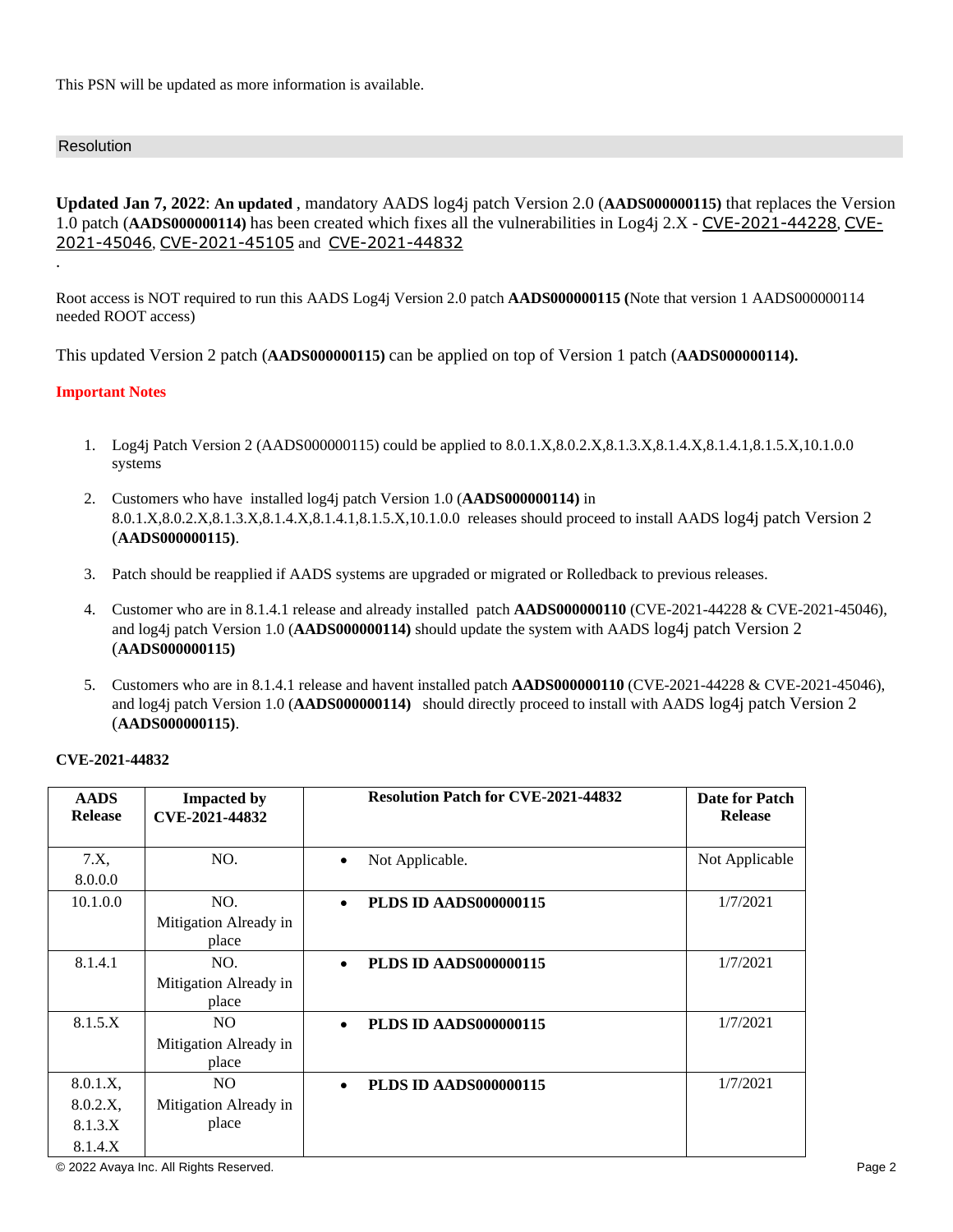### **CVE-2021-44228 & CVE-2021-45046**

| <b>AADS</b><br><b>Release</b>              | <b>Impacted by</b><br>CVE-2021-44228 &<br>CVE-2021-45046 | Patch for CVE-2021-44228 &<br>CVE-2021-45046                                                                                                                   | Date for Patch<br><b>Release</b> |
|--------------------------------------------|----------------------------------------------------------|----------------------------------------------------------------------------------------------------------------------------------------------------------------|----------------------------------|
| 7.X<br>8.0.0.0                             | NO.                                                      | Not Applicable.                                                                                                                                                | Not Applicable                   |
| 10.1.0.0                                   | NO.                                                      | GA Date is 12/21/2021.<br>GA load has fix for CVE-2021-44228 &CVE-<br>2021-45046                                                                               | Not Applicable                   |
| 8.1.4.1                                    | <b>YES</b>                                               | <b>PLDS ID AADS000000110</b><br><b>Recommendation is to use AADS</b> log4j patch<br>Version 2 (AADS000000115).                                                 | 12/17/2021                       |
| 8.1.5.X                                    | <b>YES</b>                                               | PLDS ID AADS000000114 - This requires<br>$\bullet$<br>Root access and is deprecated<br>Recommendation is to use AADS log4j patch<br>Version 2 (AADS000000115). | 12/21/2021                       |
| 8.0.1.X,<br>8.0.2.X,<br>8.1.3.X<br>8.1.4.X | <b>YES</b>                                               | PLDS ID AADS000000114 - This requires<br>$\bullet$<br>Root access and is deprecated<br>Recommendation is to use AADS log4j patch<br>Version 2 (AADS000000115). | 12/22/2021                       |

## **CVE-2021-45105**

| <b>AADS</b><br><b>Release</b> | <b>Impacted by</b><br>CVE-2021-45105 | Patch for CVE-2021-45105                                                                                        | <b>Date for Patch</b><br><b>Release</b> |
|-------------------------------|--------------------------------------|-----------------------------------------------------------------------------------------------------------------|-----------------------------------------|
| 7.X<br>8.0.0.0                | N <sub>O</sub>                       | Not Applicable.<br>$\bullet$                                                                                    | Not Applicable                          |
| 10.1.0.0                      | N <sub>O</sub>                       | AADS is not impacted by CVE-2021-45105                                                                          | Not Applicable                          |
|                               |                                      | <b>Recommendation is to use AADS</b> log4j patch<br>Version 2 (AADS000000115).                                  |                                         |
| 8.1.4.1                       | N <sub>O</sub>                       | Patch mentioned in PLDS ID AADS000000110<br>$\bullet$<br>covers CVE-2021-44228, CVE-2021-45046                  | 12/17/2021                              |
|                               |                                      | Patch mentioned in <b>AADS000000114</b> covers CVE-<br>$\bullet$<br>2021-44228, CVE-2021-45046 & CVE-2021-45046 |                                         |
|                               |                                      | This requires Root access and is deprecated                                                                     |                                         |
|                               |                                      | <b>Recommendation is to use AADS</b> log4j patch<br>Version 2 (AADS000000115).                                  |                                         |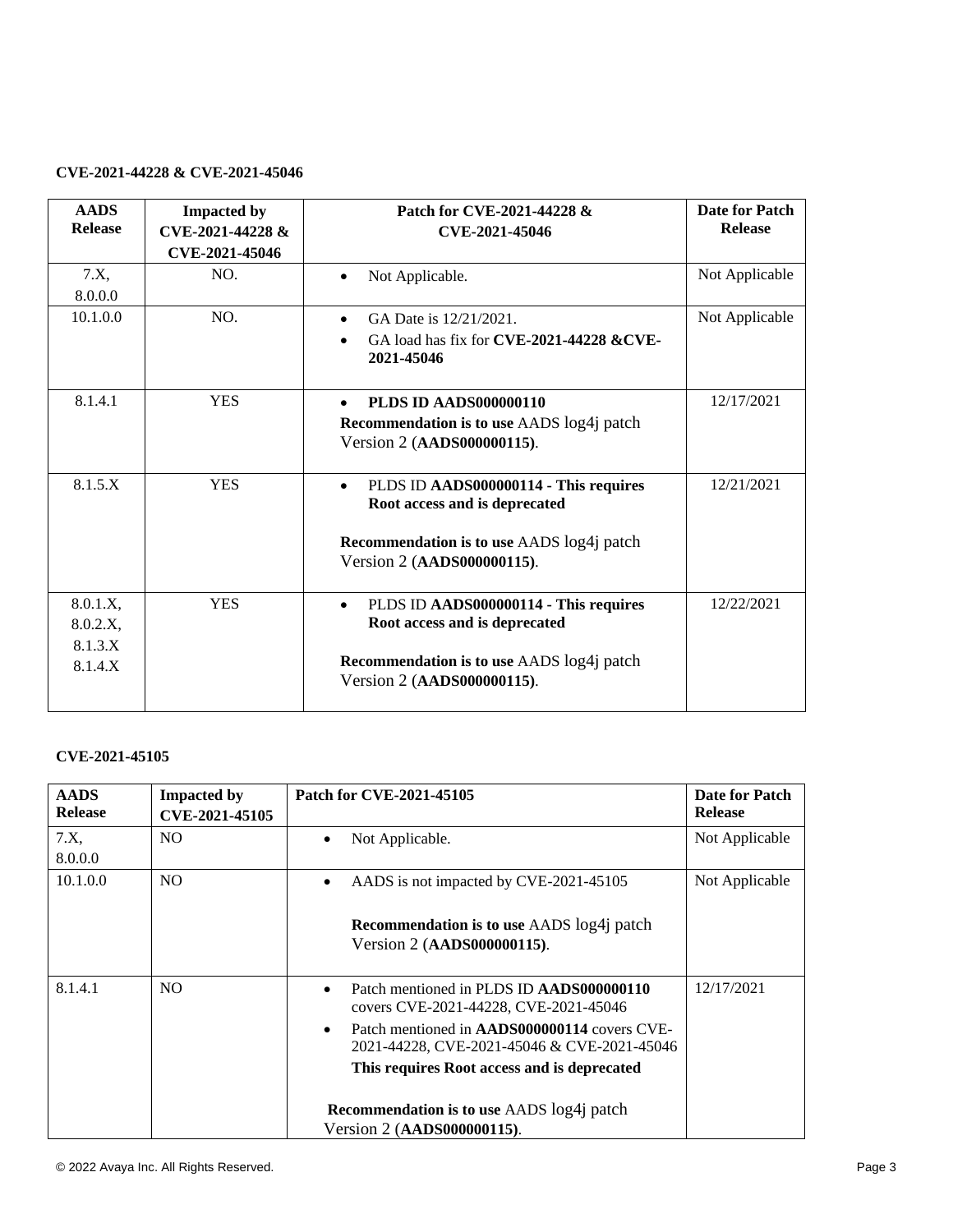| 8.1.5.X                                   | N <sub>O</sub> | PLDS ID AADS000000114 - This requires Root<br>$\bullet$<br>access and is deprecated<br><b>Recommendation is to use AADS</b> log4j patch<br>Version 2 (AADS000000115). | 12/21/2021 |
|-------------------------------------------|----------------|-----------------------------------------------------------------------------------------------------------------------------------------------------------------------|------------|
| 8.0.1.X,<br>8.0.2.X<br>8.1.3.X<br>8.1.4.X | N <sub>O</sub> | PLDS ID AADS000000114 - This requires Root<br>access and is deprecated<br><b>Recommendation is to use AADS</b> log4j patch<br>Version 2 (AADS000000115).              | 12/22/2021 |

#### Workaround or alternative remediation

Not Applicable.

#### Remarks

PSN Revision History

Issue 1 – December 15, 2021: Initial publication.

Issue 2 – December 21, 2021: Updated the Resolution section with detailed plan and added CVE-2021-45046 fix details

Issue 3 – December 21, 2021: Updated the PSN with CVE-2021-45105 details and Resolution section with detailed patch release plans Issue 4 – December 22, 2021: Updated the PSN with Resolution, Download and Patch install sections with detailed patch details for

8.0.1.X,8.0.2.X,8.1.3.X,8.1.4.X,8.1.4.1,8.1.5.X,10.1.0.0 releases.

Issue 5 – January 7, 2022: Patch Version 2.0 is released and Updated the PSN with CVE-2021-4104 and CVE-2021-44832

Issue 6 – January 13, 2022: Updated the Problem Description section to mention that AADS releases 8.0.1.X, 8.0.2.X ,8.1.3.X, 8.1.4.X, 8.1.5.X are NOT impacted by CVE-2021-45105

Issue 7 – February 3, 2022: Updated the "Problem Description" section to include CVE-2022-23302, CVE-2022-23305, CVE-2022- 23307 CVE and its impact.

# **Patch Notes**

The information in this section concerns the patch, if any, recommended in the Resolution above.

#### Backup before applying the patch

Always.

Backup or VM snapshot highly recommended.

Download

## **Avaya Aura Device Services 8.0.1.X,8.0.2.X,8.1.3.X,8.1.4.X,8.1.4.1,8.1.5.X,10.1.0.0 Patch**

- 1. You may download the file directly from PLDS using PLDS download ID "AADS000000115".
- 2. Patch would be updated in support site too soon. Once it's approved in support PSN would be updated with details.

## **Avaya Aura Device Services 8.1.4.1 Patch**

#### **Note: Customers can download Patch AADS000000115 alternatively which covers all three vulnerability CVE-2021-44228,**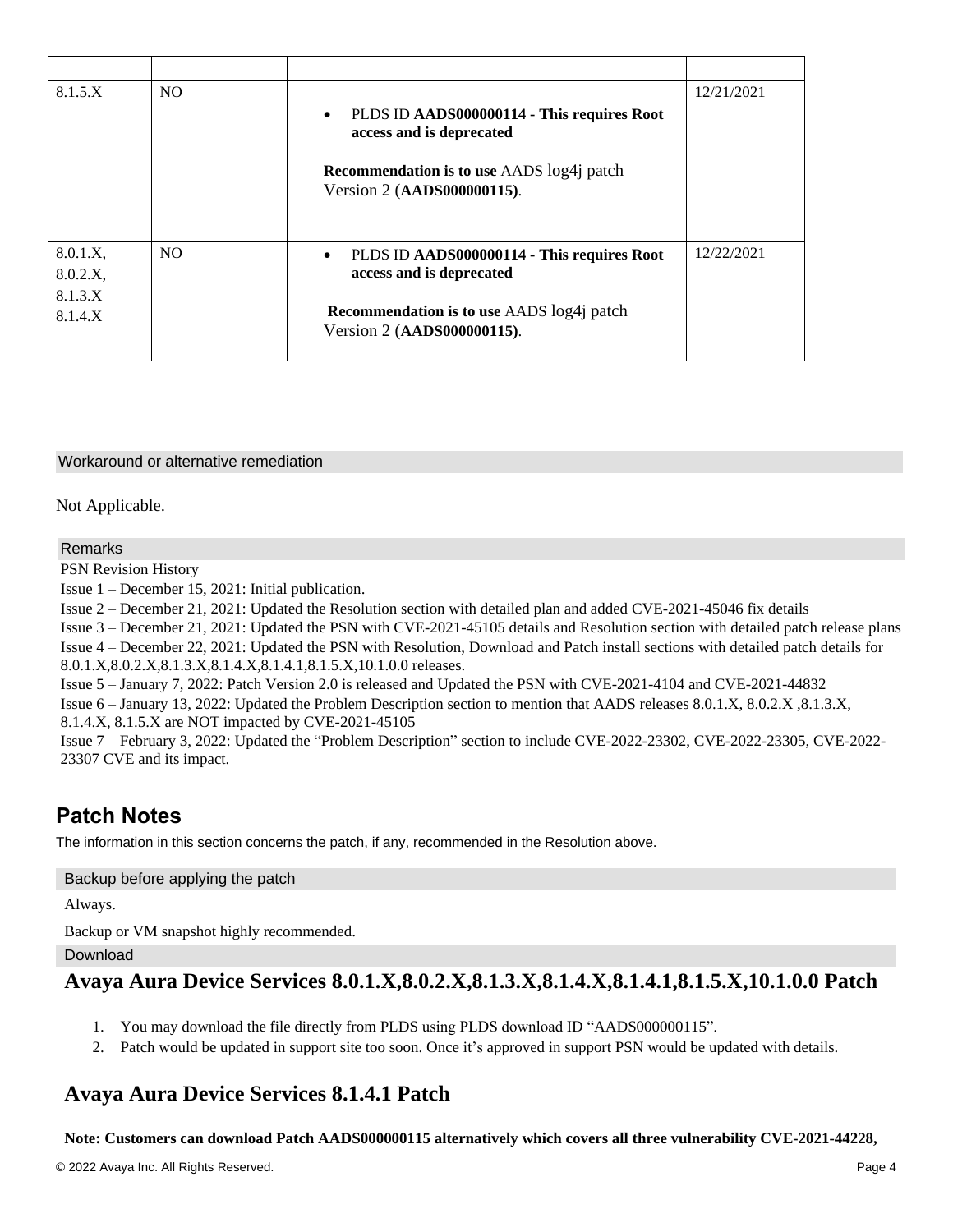### **CVE-2021-45046, CVE-2021-45046 & CVE-2021-44832**

- 1. You may download the file directly from PLDS using PLDS download ID "AADS000000115".
- 2. Patch would be updated in support site too soon. Once it's approved in support PSN would be updated with details.

Patch install instructions **Service-interrupting?** Service-interrupting?

Yes

# **Avaya Aura Device Services 8.0.1.X,8.0.2.X,8.1.3.X,8.1.4.X,8.1.4.1,8.1.5.X,10.1.0.0 Patch**

- 1. Download the patch as mentioned in the "Download" section.
- 2. Patch File name is aads-patch-upgradeLog4j.bin.
- 3. Take a snapshot of AADS virtual machine. Note that this activity might impact the service.
- 4. Copy the "aads-patch-upgradeLog4j.bin" to administrative user's home directory. e.g., If administrative user is "admin", copy this script to /home/admin/
- 5. chmod 750 aads-patch-upgradeLog4j.bin
- 6. Run "aads-patch-upgradeLog4j.bin" using a "sudo" prefix, like this: "sudo ./aads-patch-upgradeLog4j.bin -- --install

Refer to README in patch file for detailed patch information.

#### Verification

sudo ./aads-patch-upgradeLog4j.bin -- --status

Failure

n/a

Patch uninstall instructions

This patch is not reversible. This patch can only be removed by reverting to a snapshot taken prior to applying the patch.

# **Security Notes**

The information in this section concerns the security risk, if any, represented by the topic of this PSN.

Security risks

Reference <https://cve.mitre.org/cgi-bin/cvename.cgi?name=CVE-2021-44228> Reference <https://cve.mitre.org/cgi-bin/cvename.cgi?name=CVE-2021-45046> Reference <https://cve.mitre.org/cgi-bin/cvename.cgi?name=CVE-2021-45105> Reference <https://cve.mitre.org/cgi-bin/cvename.cgi?name=CVE-2021-44832> Reference <https://cve.mitre.org/cgi-bin/cvename.cgi?name=CVE-2021-4104> Reference <https://cve.mitre.org/cgi-bin/cvename.cgi?name=CVE-2022-23302> Reference <https://cve.mitre.org/cgi-bin/cvename.cgi?name=CVE-2022-23305> Reference <https://cve.mitre.org/cgi-bin/cvename.cgi?name=CVE-2022-23307>

Reference<https://logging.apache.org/log4j/2.x/security.html> Reference<https://logging.apache.org/log4j/1.2/>